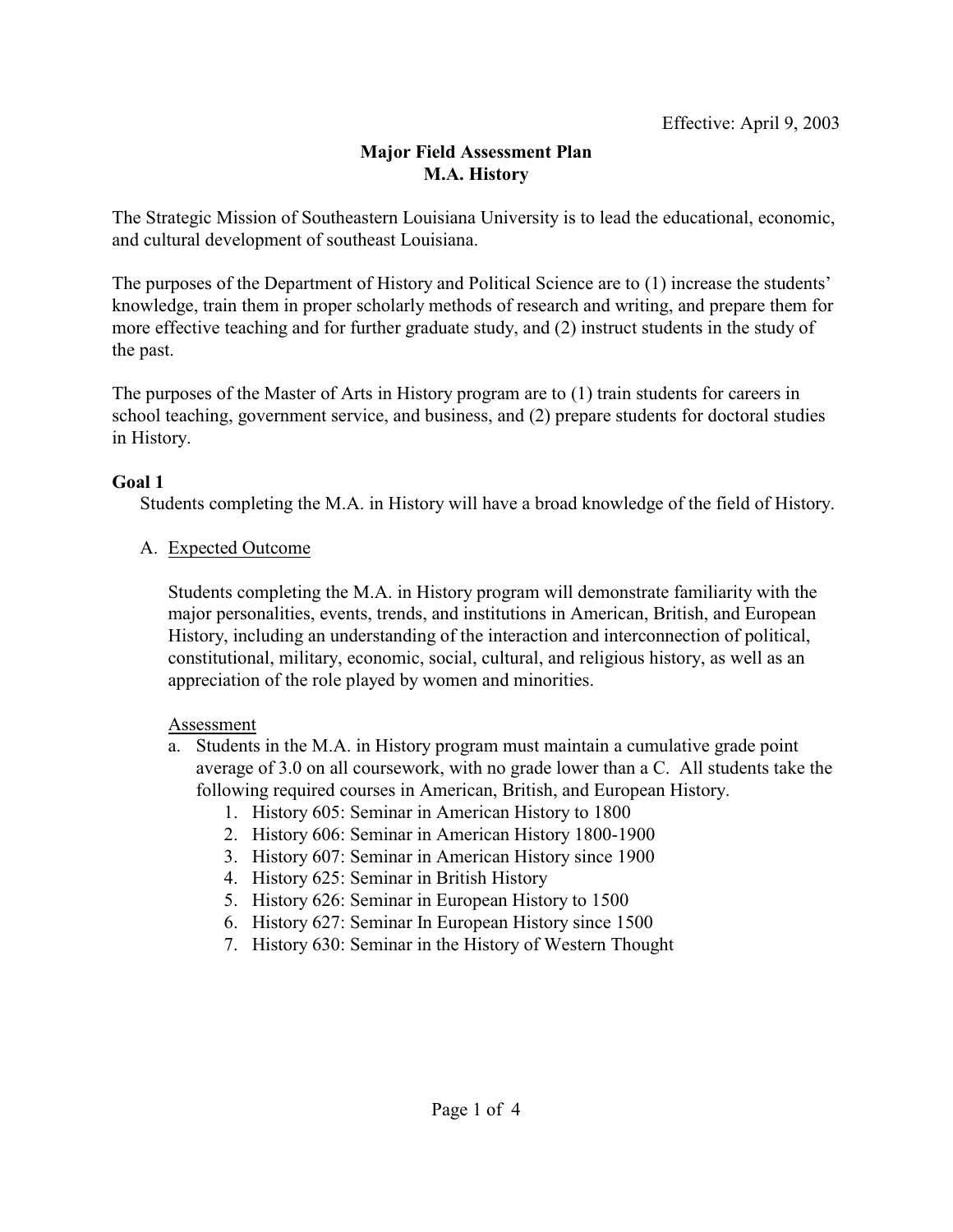b. Assessment

Comprehensive Examination. Students in the M.A. in History program must satisfactorily complete a written and oral Comprehensive Examination, based on all graduate coursework. The written portion of the exam (10 hours) will consist of mandatory questions from all faculty members with whom students have done coursework. The oral portion of the exam (2 hours) will be held only after students have passed the written portion. The panel of examiners for the oral portion will include all members of the graduate faculty. Students who fail any part of the Comprehensive Examination must retake that part within one year of the original exam and satisfactorily complete it or face dismissal from the program. Students who fail the Comprehensive Examination will be dismissed from the program.Students must pass at least 80% of the written questions and receive a passing vote from at least 80% of the panel for the oral examination.

## B. Expected Outcome

Students completing the M.A. in History program will demonstrate familiarity with the major personalities, events, trends, and institutions in the areas of History covered in their elective coursework, including an understanding of the interaction and interconnection of political, constitutional, military, economic, social, cultural, and religious history, as well as an appreciation of the role played by women and minorities.

#### Assessment

- a. Students in the M.A. in History program must maintain a cumulative grade point average of 3.0 on all coursework, with no grade lower than a C. All students take the following required courses in American, British, and European History. Students in the Thesis Option must complete 12 additional hours from the courses listed below, including 6 hours of History 770. This may include 6 hours in Political Science or Philosophy.
	- 1. History 602: Readings
	- 2. History 610: Seminar in Southern History
	- 3. History 611: Seminar in Louisiana History
	- 4. History 621: Independent Study
	- 5. History 698: Selected Topics in History
	- 6. History 770: Thesis
	- 7. Political Science 500 or 600 level courses (no more than 6 hours)
	- 8. Philosophy 500 level courses (no more than 6 hours)

Students in the Non-Thesis Option must take 12 additional hours from the courses listed below. This may include 6 hours in Political Science or Philosophy.

- 1. History 602: Readings
- 2. History 610: Seminar in Southern History
- 3. History 611: Seminar in Louisiana History
- 4. History 621: Independent Study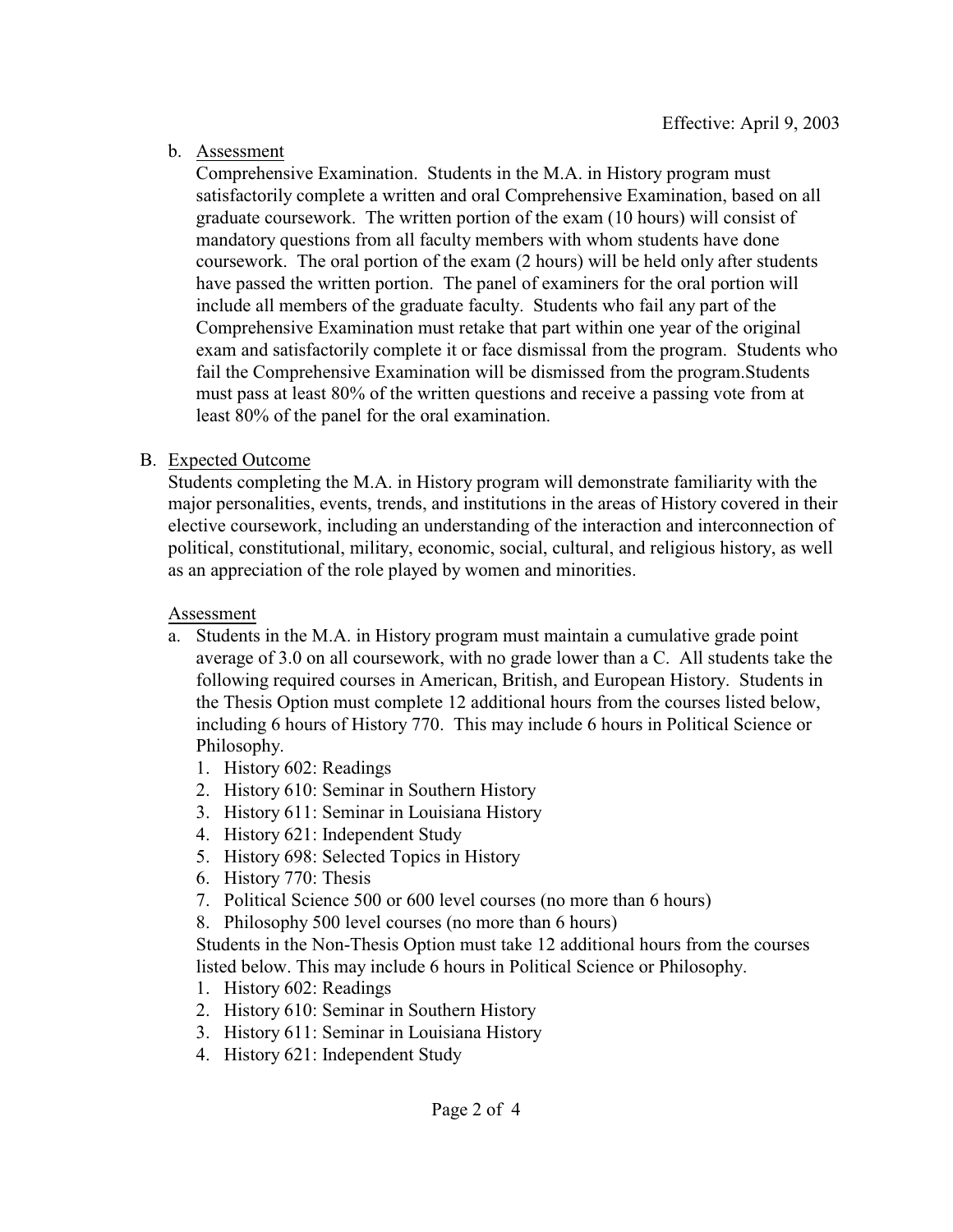- 5. History 655: Seminar in History and Government for Teachers
- 6. History 698: Selected Topics in History
- 7. Political Science 500 or 600 level courses (no more than 6 hours)
- 8. Philosophy 500 level courses (no more than 6 hours)
- b. Assessment

Comprehensive Examination. (see above, Goal 1, A).

#### C. Expected Outcome

History majors will express satisfaction with the quality of instruction and the overall learning environment provided by the Department of History and Political Science.

# Assessment

Southeastern Louisiana University Exit Survey

### **Goal 2**

Students completing the M.A. in History will demonstrate the knowledge and skills necessary for engaging in professional scholarship.

## A. Expected Outcome

Students completing the M.A. in History will have the knowledge and skills necessary to conduct scholarly research in archives, libraries, museums, via the internet, and through other means; to perform critical analysis of both primary and secondary sources; and to write and present scholarly papers in a professional manner.

### Assessment

a. Students in the M.A. in History program must maintain a cumulative grade point average of 3.0 on all coursework, with no grade lower than a C. All students take the following required course: History 600: Historical Research All other required and elective courses in the M.A. in History program require thousands of pages of reading, multiple written assignments, and multiple oral presentations.

### b. Assessment

Comprehensive Examination. (see above, Goal 1, A).

### B. Expected Outcome

Students completing the M.A. in History will have experience of the vigorous scholarly exchange that occurs at professional meetings.